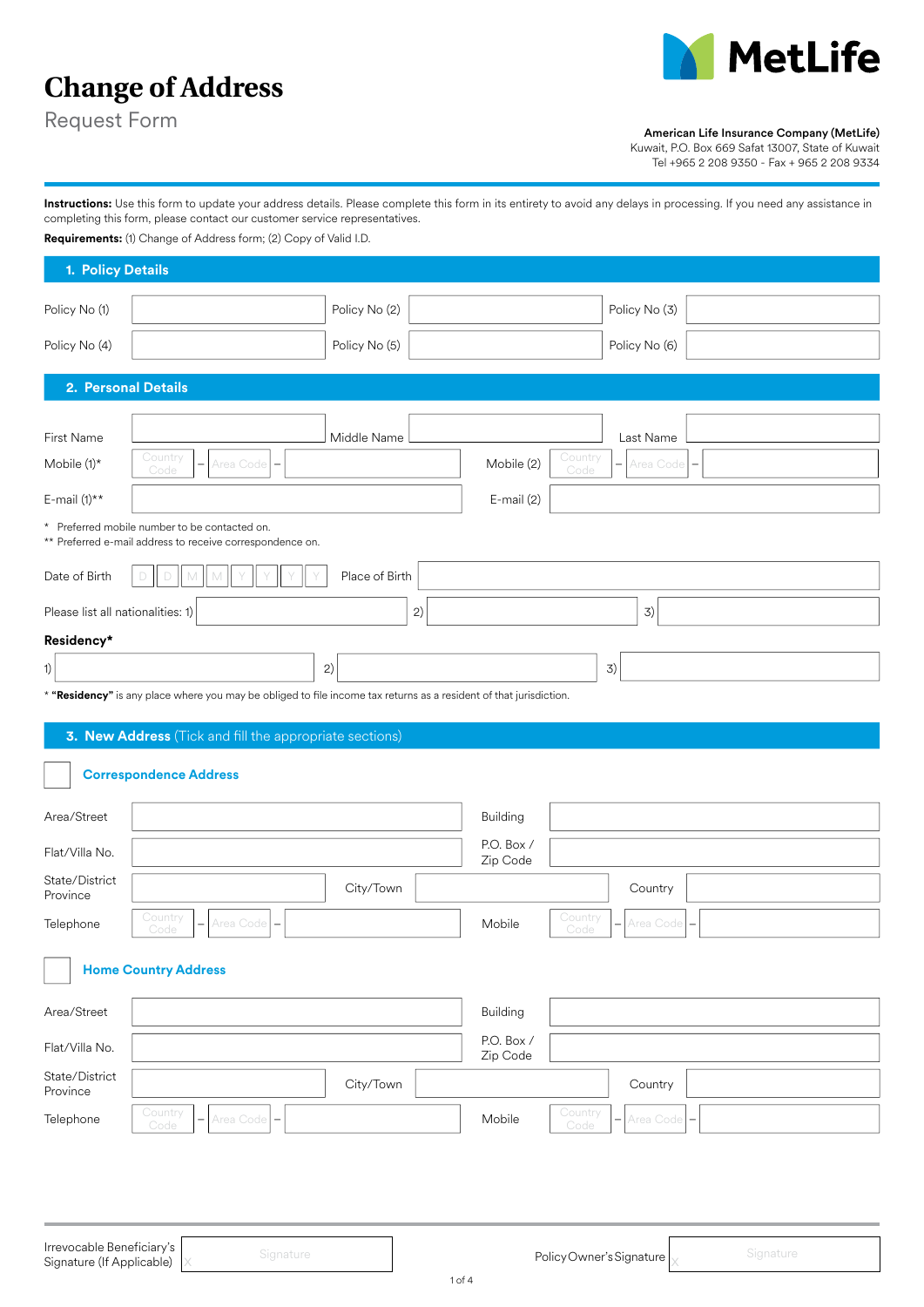# **Declarations**

- (a) I understand that Coverage and / or Payment under the insurance contract will NOT be made if: (i) the policyholder, insured, or person entitled to receive such payment is residing in a sanctioned country; or (ii) the policyholder, the insured or person entitled to receive such payment is listed on the Office of Foreign Assets Control (OFAC) Specially Designated Nationals (SDN) list, the OFAC Sectorial Sanctions Identifications list or any international or local sanctions list; or (iii) the payment is claimed for services received in any sanctioned country. I also understand that the Company shall not be liable to pay any claim or provide any coverage or Benefit to the extent that the provision of such coverage or Benefit would expose the Company to any sanction under any applicable laws.
- (b) I hereby grant MetLife my unambiguous consent, to process, share and transfer my Personal Data\* to a recipient inside or outside this country (including but not limited to MetLife Inc. and / or American Life Insurance Company's Headquarters and their branches, affiliates, reinsurers, business partners and / or to any actual or potential assignee, novatee or transferee of MetLife) where the processing, transferring or sharing of my Personal Data is requested by any of the above mentioned recipients or necessary or required for the performance of MetLife's obligation under this application and / or the insurance policy, or to comply with any obligation which MetLife is subject to.

**\*Personal Data** means all information relating to me (whether marked "personal" or not) disclosed to MetLife by whatever means either directly or indirectly which concerns, including but not limited to, my medical conditions, treatments, prescriptions, business, operations, contact details, account balances / activities or any transactions undertaken with MetLife".

(c) I hereby authorize MetLife to send me notifications and notices via short message service "SMS" and I accept receiving SMS and understand that MetLife makes no warranty that the SMS will be uninterrupted or error free and any such error or interruption shall not be deemed or treated in any way whatsoever to create any liability on MetLife and I acknowledge that I shall not file any complaint or claim against MetLife for any SMS error or interruption or for any reason related to receiving / not receiving SMS.

#### **U.S.A. Internal Revenue Service (IRS) declaration:**

**In submitting and in signing this form, the applicant(s) certify(ies) that the Insured, Joint Insured, Applicant, and any designated Beneficiary(ies):**  (select the answer that applies)

**ARE <b>ARE NOT** United States persons for United States (U.S.) Federal Income Tax purposes (1)(2)

The Applicant(s) agree(s) to inform the Company within thirty (30) days of the Applicant(s) knowledge of such change if the Applicant(s) or any designated Beneficiary become(s) a U.S. person of U.S. Federal Income Tax purposes or if the Applicant(s) assign(s) the policy to such a U.S. person.

Please note that a false statement or misrepresentation of tax status by a U.S. person could lead to penalties under U.S. law. If you are a United States person, fill in the details below:

#### **• U.S. Tax ID number of Beneficiary(ies):**

- 1. This question is for U.S. Federal Income Tax purposes. The U.S. Internal Revenue Service requires the Company to report the taxable income paid to persons subject to United States Federal Income Tax. PLEASE NOTE that if you are a U.S. person for U.S. tax purposes and fail to provide a U.S. Tax Identification Number to the Company, the IRS requires the Company to withhold tax from taxable income payments made to you at the rate of up to 31%.
- 2. For purposes of this declaration a U.S. person is a citizen or resident of the United States, a United States partnership, and trust which is controlled by one or more U.S. persons and is subject to the supervision of a U.S. court.

#### **Foreign Account Tax Compliance Act (FATCA) declaration:**

The Insured / Owner consents to MetLife, its officers and agents disclosing any Confidential Information to:

- (i) Any group member and representatives of MetLife in any jurisdiction (together with MetLife, the "Permitted Parties");
- (ii) Any persons as required by any law (including but not limited to the U.S.A. Foreign Account Tax Compliance Act) or authority (including but not limited to the U.S.A. Internal Revenue Service) with jurisdiction over any of the Permitted Parties;
- (iii) Professional advisers, insurer, reinsurer or insurance broker and service providers of the Permitted Parties who are under a duty of confidentiality to the Permitted Parties;
- (iv) Any actual or potential assignee, novatee or transferee in relation to any of MetLife's rights and / or obligations under this Policy (or any agent or adviser of any of the foregoing);

**"Confidential Information"** means all information relating to the Insured / Owner (whether marked "confidential" or not) disclosed by whatever means either directly or indirectly to MetLife which concerns the business, operations or customers of the Insured / Owner (including but not limited to contact details, tax identification number / social security number, account balances / activities or any transactions undertaken with MetLife)."

MetLife will deduct any withholding required by the US Foreign Account Tax Compliance Act ("FATCA").

MetLife reserves the right, within its sole discretion, to terminate the Policy in the event that appropriate documentation of Insured's / Owner's US or non-US status for purposes of FATCA is not timely provided to MetLife. In particular, in the event that applicable local laws or regulations would prohibit withholding on payments to the account or prohibit the reporting of the account, and no waiver of such local law is obtained, MetLife reserves the right to close the account.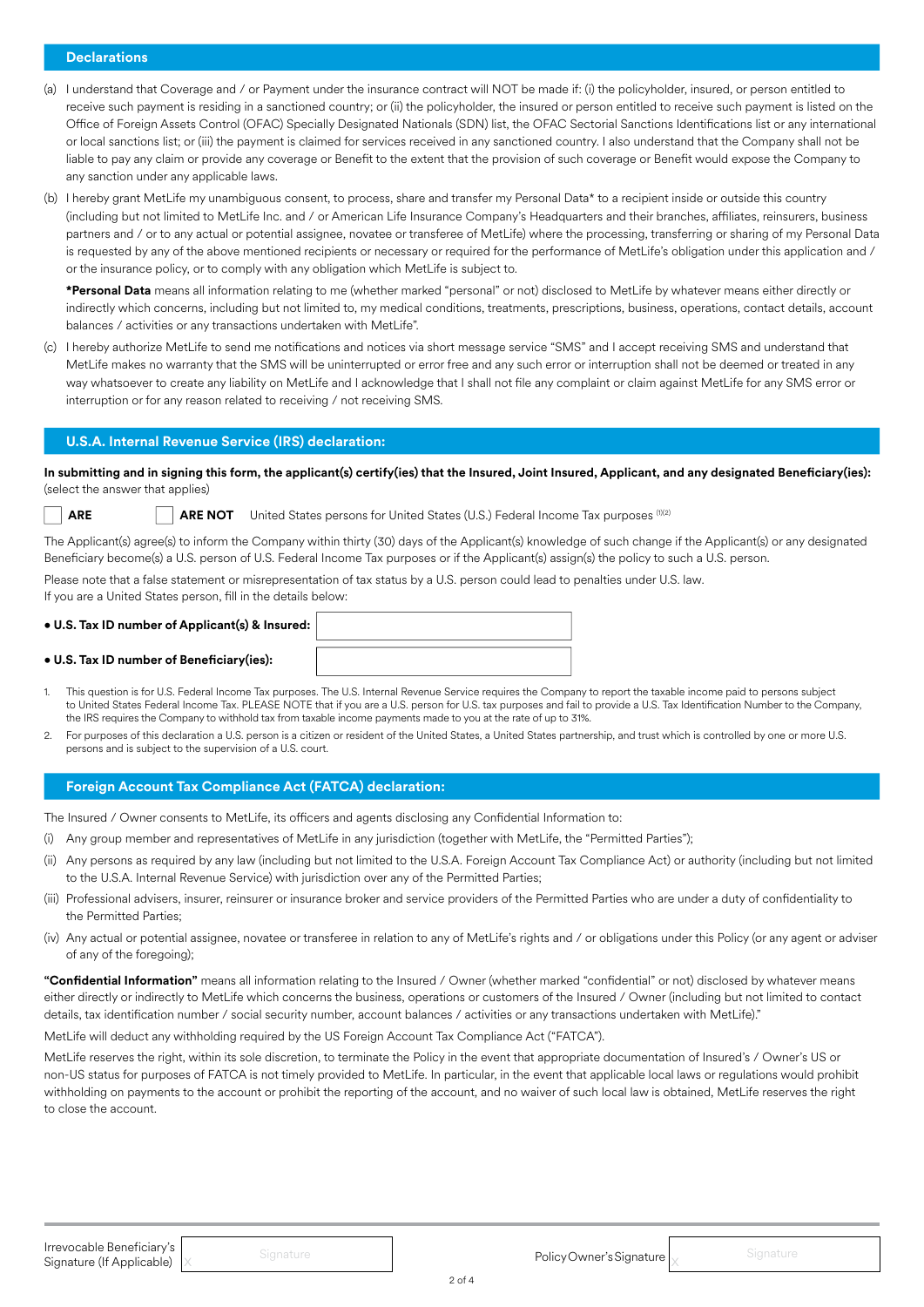The Common Reporting Standard (CRS), is a tax information exchange standard developed by the Organization for Economic Co-operation and Development ("OECD") and approved on 15 July 2014.

**Please complete the following table indicating (i) where the Account Holder is tax resident and (ii) the Account Holder's Tax Identification Number for each country/jurisdiction indicated.**

**Note:** If the Account Holder is tax resident in more than three countries/jurisdictions, please use a separate sheet

If a Tax Identification Number is unavailable please provide the appropriate reason A, B or C where indicated below:

#### **Reason A**

The country/jurisdiction where the Account Holder is resident does not issue Tax Identification Numbers to its residents

#### **Reason B**

The Account Holder is otherwise unable to obtain a Tax Identification Number or equivalent number, please explain why you are unable to provide the required information

#### **Reason C**

No Tax Identification Number is required. (Note: Only select this reason if the domestic law of the relevant jurisdiction does not require the collection of the Tax Identification Number issued by such jurisdiction)

| Country/Jurisdiction<br>of tax residence | <b>Tax Identification</b><br><b>Number</b> | If no Tax Identification Number<br>available enter Reason A, B or C | If Reason B selected,<br>please explain |
|------------------------------------------|--------------------------------------------|---------------------------------------------------------------------|-----------------------------------------|
| ٠.                                       |                                            |                                                                     |                                         |
| 2.                                       |                                            |                                                                     |                                         |
| 3.                                       |                                            |                                                                     |                                         |

**I understand that the information supplied by me is covered by the full provisions of the terms and conditions governing the Account Holder's relationship with MetLife setting out how MetLife may use and share the information supplied by me. I acknowledge that the information contained in this form and information regarding the Account Holder and any Reportable Account(s) may be provided to the tax authorities of the country/jurisdiction in which this account(s) is/are maintained and exchanged with tax authorities of another country/jurisdiction or countries/jurisdictions in which the Account Holder may be tax resident pursuant to intergovernmental agreements to exchange financial account information. I certify that I am the Account Holder (or am authorized to sign for the Account Holder) of all the account(s) to which this form relates.**

### **Declaration:**

#### **I declare that all statements made in this declaration are, to the best of my knowledge and belief, correct and complete.**

I undertake to both advise **MetLife** of any change in circumstances which affects the tax residency status of the individual identified in the application or in this form or causes the information contained herein to become incorrect or incomplete, and to provide **MetLife** with a suitably updated selfcertification and Declaration, within 90 days of such change in circumstances.

## **E-mail Declaration:**

By providing your E-mail address and signing this application you agree to receive the policy document, certificate and / or any other documents ["Documents"] via electronic mail ["E-mail"]. Please be aware that having chosen this electronic delivery of Documents, it is your responsibility to ensure that the E-mail address you have provided us is correct at all times.

MetLife is not responsible for non-receipt of E-mails due to invalid E-mail addresses or other technical problems related to your E-mail service.

If you would like to change your E-mail address with MetLife, or if you would like a paper copy of the Documents, or if you believe that you have not received your Documents, please notify us immediately.

By signing this application, you understand and agree that if you wish to discontinue receiving Documents electronically it is your obligation to revoke this Authorization by another written document.

By signing this application also, you declare that you have read and understood MetLife's privacy policies and Terms of Use on www.metlife.com /about/privacy and you will review any Terms of Use or Privacy Statement of any future service providers used by MetLife. You understand that although MetLife take every precaution to protect the privacy of members' information, MetLife cannot guarantee safety of your information. You consent to provide your E-mail address to be included in MetLife's E-mail list and accept any inherent risks involved with E-mail communications.